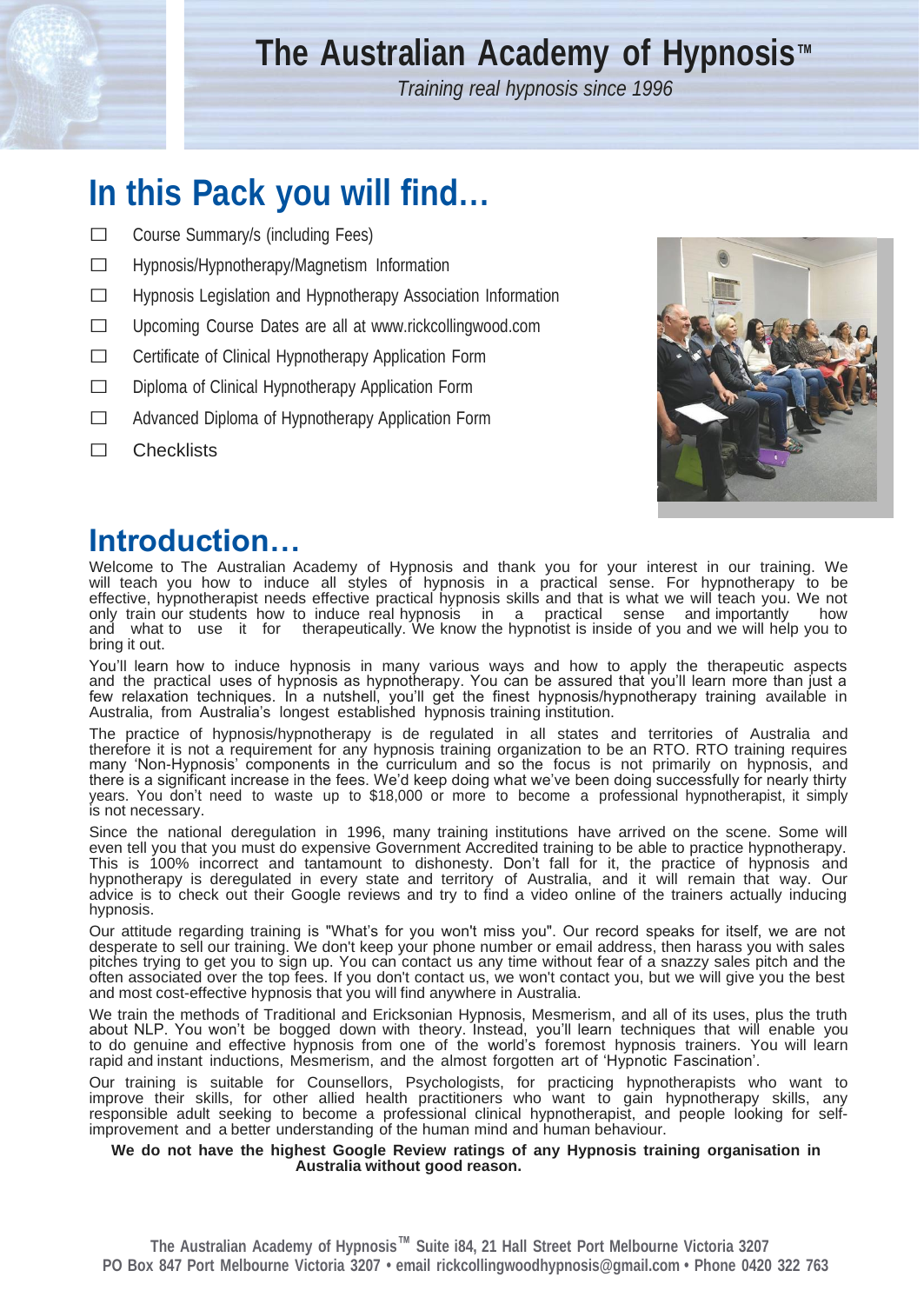

*Training real hypnosis since 1996*

## **We are Australia's Longest Established Hypnosis Training Institution**

### **Styles and Types of Hypnosis**

The Australian Academy of Hypnosis™ has trained more than 4500 students nationally and internationally; many of them became very successful professional hypnotherapists. What the academy brings to the training arena are real hypnosis techniques that work on a physical, mental, emotional, and spiritual level – techniques that have taken Rick to the top of the profession. Nothing is held back and there are no up sells to apparent master or secret techniques. Rick will teach you all that he knows and how to apply it to your own life and the lives of your clients. You will get hands on training, and you'll learn your theory from the extensive training manuals provided and in the academy's student online training and resource centre.

During the training you will be inducing trance under supervision from the first day and we will ensure that you get it right. After that, mastering what we teach to you will be in direct proportion to your passion for hypnosis and the practice you put into what you learn.

After the completion of your initial training, you will have ample opportunity for more advanced training, regular monthly and specialty training, and permanent access into the online training and resource centre at **[www.hypnouniversity.com](http://www.hypnouniversity.com/)**

**Ericksonian Hypnosis:** This is a therapeutic model of hypnosis created by the American Psychiatrist Milton Erickson. Ericksonian Hypnosis is most effectively utilised by a skilled and experienced Psychotherapist. Ericksonian hypnosis is commonly used during therapy but does not usually require or effect deep trance states. After a relaxed state has been achieved by the subject, direct suggestion is replaced by ambiguity and a lot of metaphor is often used during the therapy sessions, which will usually be about 15 to 20 in number.

**NLP or Neuro Linguistic Programming:** Regardless of what persistent slick marketing efforts may try to have you believe; NLP IS NOT HYPNOSIS. It is supposedly the study of excellence, and it does have some interesting and no doubt effective strategies. NLP also offers a lot of insight into human behaviour and the mind. However, because an NLP training institute may offer NLP training under the guise of it being hypnosis that is frequently claimed by its proponents. This is amply demonstrated by the fact that after more than a decade of clinical trials and studies at respectable academic institutions; no evidence could be found to back up the many claims made about the power and effectiveness of NLP. If you are learning NLP, you are not learning hypnosis.

**Traditional Hypnosis:** Traditional hypnosis is direct suggestive hypnosis. It is genuine hypnosis, the type of hypnosis that despite academic opinion can make many individuals do things that are against their moral patterning or usual personality. Traditional hypnosis can be blended with Mesmerism, NLP and Ericksonian Hypnosis to create a very powerful therapeutic modality.

**Mesmerism/Magnetism:** Mesmerism was derived from Magnetism, by the German doctor Franz Anton Mesmer (1734-1815). However, Magnetism is probably more correctly described as connective "Non-Verbal" hypnosis, as the methodology of application is different than hypnosis and very few words are used to induce a mesmeric state. The resulting trance is very different than a verbally induced hypnotic tranceof relaxation suggestions and commands. Mesmerism can be very therapeutic when applied by a well trained and experienced practitioner.

Many Hypnosis Training Institutions predominantly teach theory or hypnosis hybrids such as NLP or socalled Conversational Hypnosis, or they have a significantly academic approach within their training curriculum, offering either none, or very little practical training in actual trance inductions. If you really want to see what you'll learn, go online and see if you can find a trainer actually inducing hypnosis.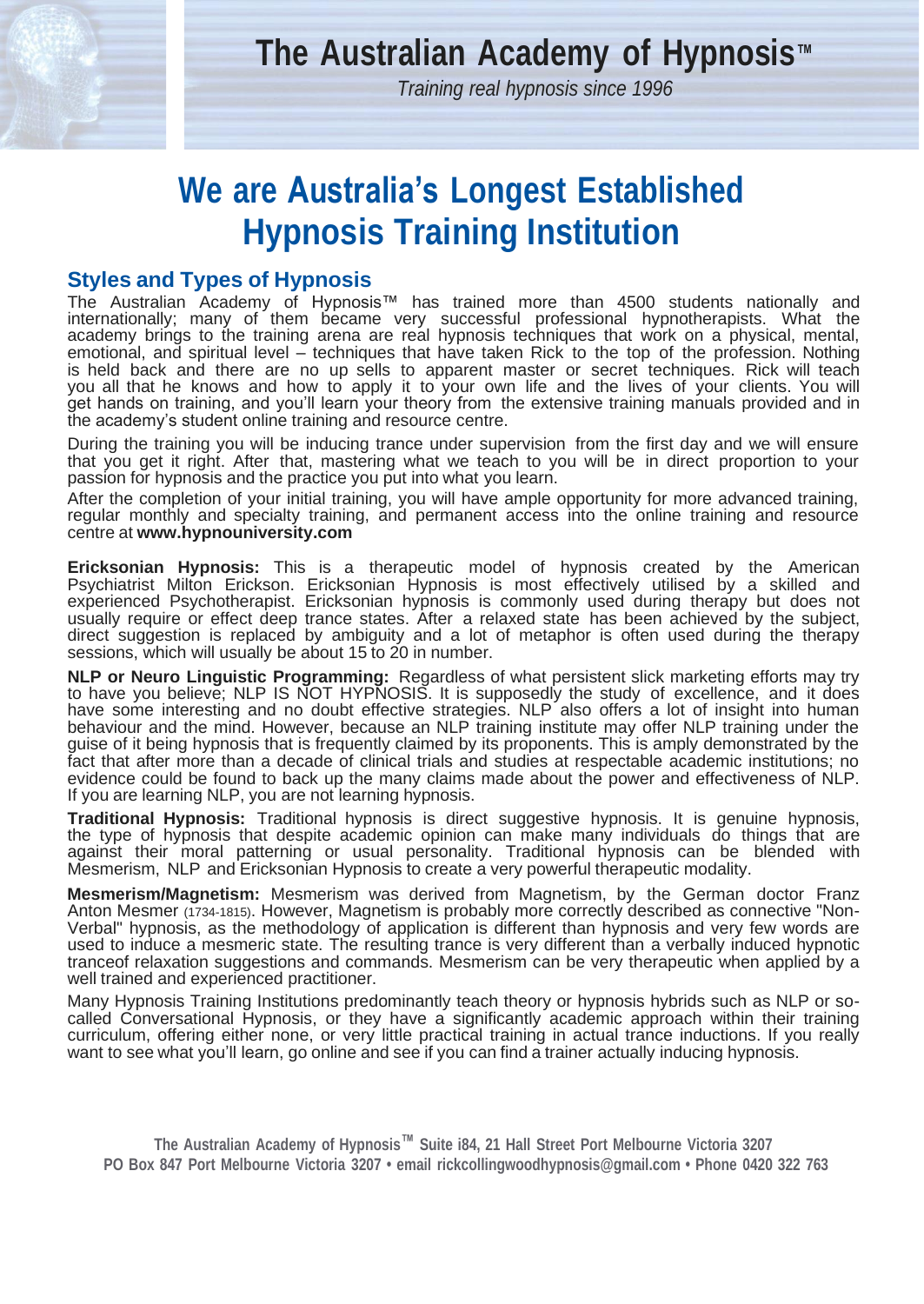

*Training real hypnosis since 1996*

## **Hypnotherapy Training – What Are You Really Learning?**

Our training is backed up by three decades of real-world experience, it is very thorough and 'hands on'. You'll learn the practicalities of Real Hypnosis. The academic content is in-depth, focusing on how to use hypnosis correctly and effectively for therapy, the historical development, various aspects and views, plus a step-by-step 'how to' correctly induce Hypnosis, Mesmerism and Fascination trance states for therapeutic benefit.

#### **All training materials are supplied, and examinations and assessments are open book**

You will learn approaches to therapy and sub-modalities i.e., Hypnosis with Children and Hypnosis for Disease, Rapid Inductions, Advanced Modern and Traditional techniques are taught. Mesmerism and Hypnotic Fascination are also explained, demonstrated, and practiced during the Diploma training and even more so during the Advanced Diploma of Clinical Hypnotherapy training.

There is further support beyond the training - All students gain access to the Academies huge Online Student Training and Resource Centre filled with 100s of "filmed in class" training videos, training courses from associated trainers and relevant hypnosis books. You will also get regular newsletters, association introductions, peer support, forums, old hypnosis books, and directions to insurance coverage.

There are many different styles and variations of hypnosis and trance for therapy. We will train you in all of practicalities of conducting hypnosis for hypnotherapy, with Traditional Hypnosis, Ericksonian Hypnosis, NLP and Mesmeric and Hypnotic Fascination techniques.

During your initial nine days of training (Vic) six days Qld SA WA NSW), you will learn the correct history of hypnosis and its uses, plus gain effective practical skills for inducing the hypnotic trance state and how to correctly induce and utilise hypnosis for therapeutic purposes. You'll experience hypnosis demonstrations, and you'll partake in a significant amount of supervised hypnosis induction practice.

Our Diploma of Clinical Hypnotherapy and our Advanced Diploma of Clinical Hypnotherapy certifications both more than exceed the topics, modules, and training hours required to join most significant professional Australian and international hypnosis associations.

#### **Applying the hypnotic condition to others is a practical skill and so academia alone does not and cannot make a proficient hypnotherapist**

Because most of the 'in class' training is practical and 'hands on', you'll have the ability to induce effective hypnosis by the time you've completed the Certificate of Clinical Hypnotherapy. If you want to continue to the Diploma or Advanced Diploma level, you're welcome, but we won't try to sell you any more or extra training.

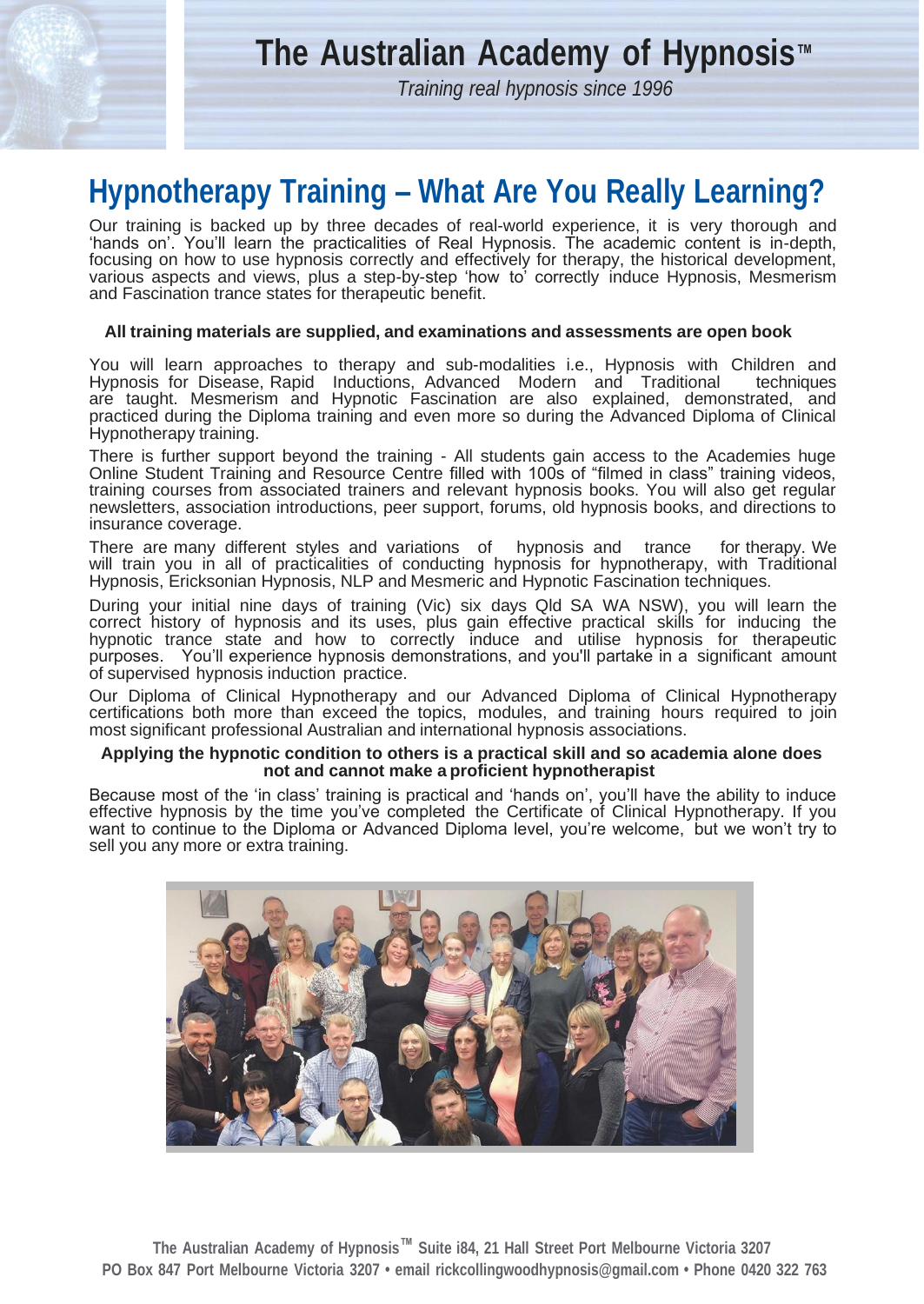*Training real hypnosis since 1996*

## **What You'll Learn**

- Hypnosis, Hypnotherapy, Hypnotic Inductions, Mesmerism, Self-Hypnosis and how to apply the techniques
- Applying all techniques of Hypnosis and Clinical Hypnotherapy;
- Building your Clinical Hypnotherapy business;
- Working legally and ethically;
- Reflecting on and improving your own professional practice;
- Establishing and managing client relationships;
- You'll learn all practical aspects of applying hypnosis
- You'll be <sup>a</sup> competent and confident hypnotist/hypnotherapist
- You'll be able to work with many conditions such as Quit Smoking Weight Loss Insomnia Motivation Depression Past Life Regression and many other common challenges.

## **What our training enables you to do?**

- Gain indemnity insurance to practice as <sup>a</sup> Clinical Hypnotherapist
- Apply for <sup>a</sup> Private Healthcare Provider Number upon successful membership of the AHA
- Launch and build your own practice
- Join any (or all!) of the national professional hypnotherapy associations

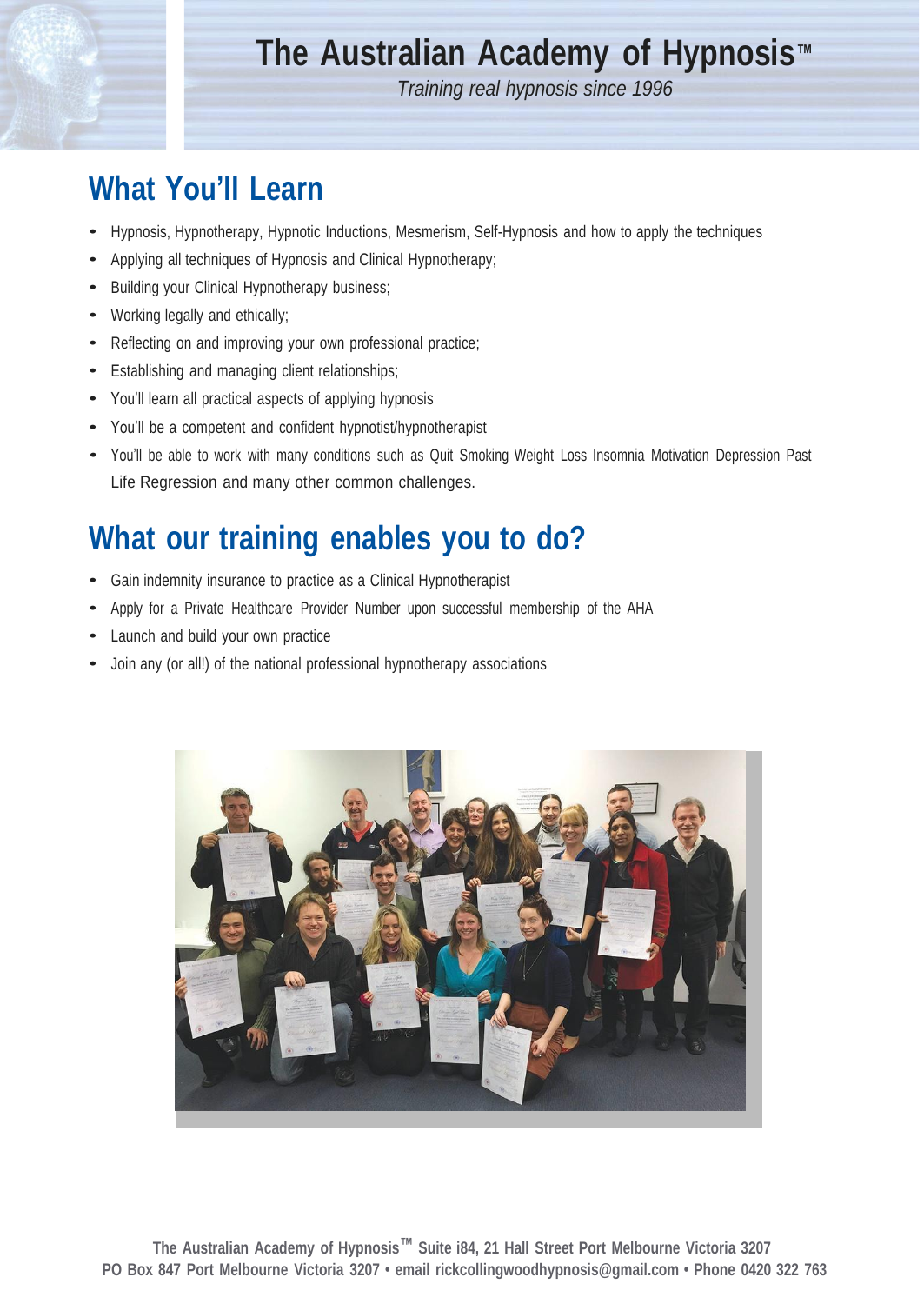

*Training real hypnosis since 1996*

### **Fee Payment**

**Payment plans are available** (information is on pages 10 & 11). Fee payments are made upon registration into the academy's bank account (details are on the application form) Credit Card payment can also be made by completing the credit card payment authorisation form. Payment plans are also available. Credit card authorisation and payment plan forms are found near the end of this information pack.

### **Self-Paced Training Begins Immediately Upon Registration**

You will begin immediately online. Once you have registered and paid your training fees you will receive your acceptance letter, E version training manual PDFs and a password to access the academy's on-line student training and resource centre portal plus step- by - s t e p instructions on how to begin your self- paced, pre in class, training. You will also get access to monthly 2 hour zoom instruction sessions plus gain access to a full on-line zoom training courses plus hundreds of filmed in class video tutorials, PDF eBooks' and much more.

### **How To Enrol**

Before enrolment if you have any questions please call Rick Collingwood on 0420 322763, or you can complete the application form at the rear of this pack, make your payment and email it back to [rickcollingwoodhypnosis@gmail.com.](mailto:rickcollingwoodhypnosis@gmail.com) The you will receive your acceptance letter, an E version curriculum and a password to access the student on line training and resource centre portal, so your good to go at your own pace until the in class training begins. Your email address will also be added to the academy monthly student newsletter to help you stay in touch.

### **Refund Policy**

Training is considered to begin upon enrolment and payment. After enrolment students may defer their in-class training for up to three years without penalty. In the rare event that the academy has to defer a training NO REFUNDS are available. If the academy cancels a training outright a full refund will be paid within 21 days of the cancellation. All students acknowledge this upon as stated on the application form upon signing the application form.

### **Covid Restrictions**

If the practical attendance component of any training course needs to be cancelled due to border restrictions, it will immediately move to the next scheduled dates in all states. There is still a tremendous amount that you can learn on-line before the practical begins. All training dates for 2022 can be found in the 'Next Training Dates' section at [www.rickcollingwood.com](http://www.rickcollingwood.com/)

**Recognised Prior Learning** An RPL fee reduction of 20% of the usual fee is available for the Diploma of Clinical Hypnotherapy and the Advanced Diploma of Clinical Hypnotherapy of 20% is available for students who have prior Hypnotherapy, Counselling, and Psychology training that is considered appropriate at the sole discretion of The Australian Academy of Hypnosis. To enquire about or apply for RPL fee reduction, please email [rickcollingwoodhypnosis@gmail.com](mailto:rickcollingwoodhypnosis@gmail.com) before registering.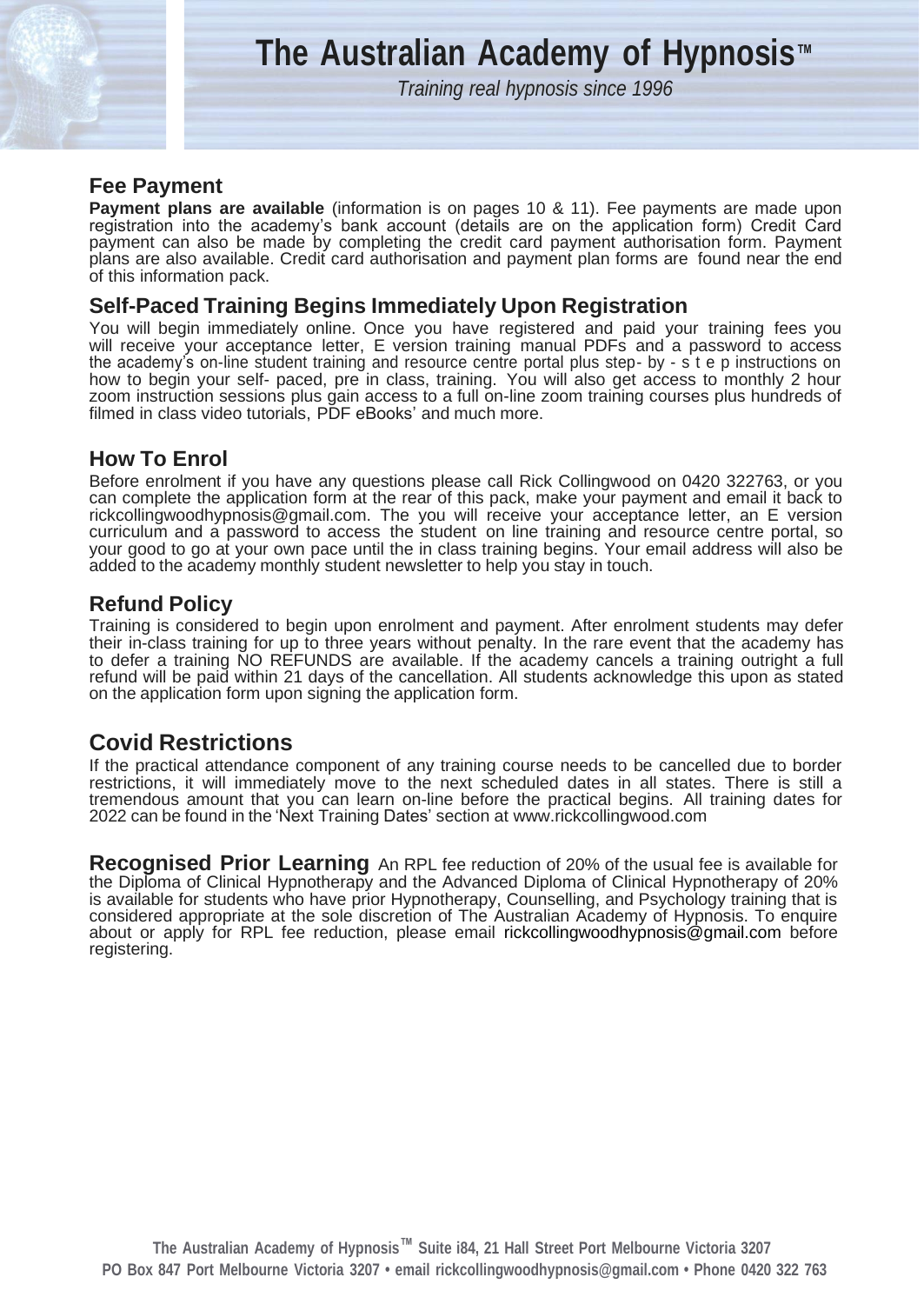*Training real hypnosis since 1996*

## **Study Hypnotherapy With Us**

**Certificate of Clinical Hypnotherapy –Victoria**

**Nine Days (3 + 3 + 3) on Fri, Sat, Sun**

The first, three-day, weekend (Fri, Sat, Sun) is focused on theory, historical development, demonstrations, practical hypnosis inductions and understanding what hypnosis IS and what it IS NOT.

The first component covers demonstrations and the historical development, therapeutic approaches, and instructions. You will also begin supervised induction practice during the first 3 day weekend. The second and third weekends are all hands-on practical, step by step training in how to induce hypnosis and how to make therapeutic instructions work properly. Upon registration you'll receive an acceptance letter, e training manuals, and gain access into the academy's students online training and resource centre within 24 hours of enrolment.

### **The Certificate of Clinical Hypnotherapy**

Requires nine days in class training consisting of 3 x 3-days Fri Sat Sun consecutive weekends. There is a compulsory 150 question open book written examination and visual assessments.

All training materials are supplied in hard copy when training commences. All students of The Academy gain permanent free access to our students' on-line training and resource centre packed with free hypnosis eBooks, training manuals, training videos, on-line lectures and tutorials, a student forum and mentoring and various tutoring options.

At the completion of the nine-day Certificate of Clinical Hypnotherapy training you WILL have a comprehensive understanding of the development and uses of hypnosis, a WELL PRACTISED capability of inducing effective hypnotic trance in others and instructions for therapeutic benefits – these are GUARANTEED. Once you've successfully completed and provided us with your examination and self-assessments, your A3 size Certificate of Clinical Hypnotherapy and a Transcript of Studies will be issued. **Fee: \$3600**.

### **Diploma of Clinical Hypnotherapy**

To complete the Diploma of Clinical Hypnotherapy in Melbourne, students must first complete the Certificate of Clinical Hypnotherapy with the academy or qualify for RPL from another recognised hypnosis training academy. The Diploma of Clinical Hypnotherapy also requires online study and the attendance of six further practical days of, in class, training attendance. Fee including both the nine- d a y Certificate of Clinical Hypnotherapy training and the Diploma of Clinical Hypnotherapist **\$5500**.

### **Advanced Diploma of Clinical Hypnotherapy**

The Advanced Diploma of Clinical Requires completion of the Certificate of Clinical Hypnotherapy, the Diploma of Clinical Hypnotherapy, the completion of an online Mesmerism training course and a further nine days, in class, practical training. Fee including the Nine-day Certificate of Clinical Hypnotherapy, the six- d a y Diploma of Clinical Hypnotherapy and the nineday Advanced Diploma of Clinical Hypnotherapy **\$6800**.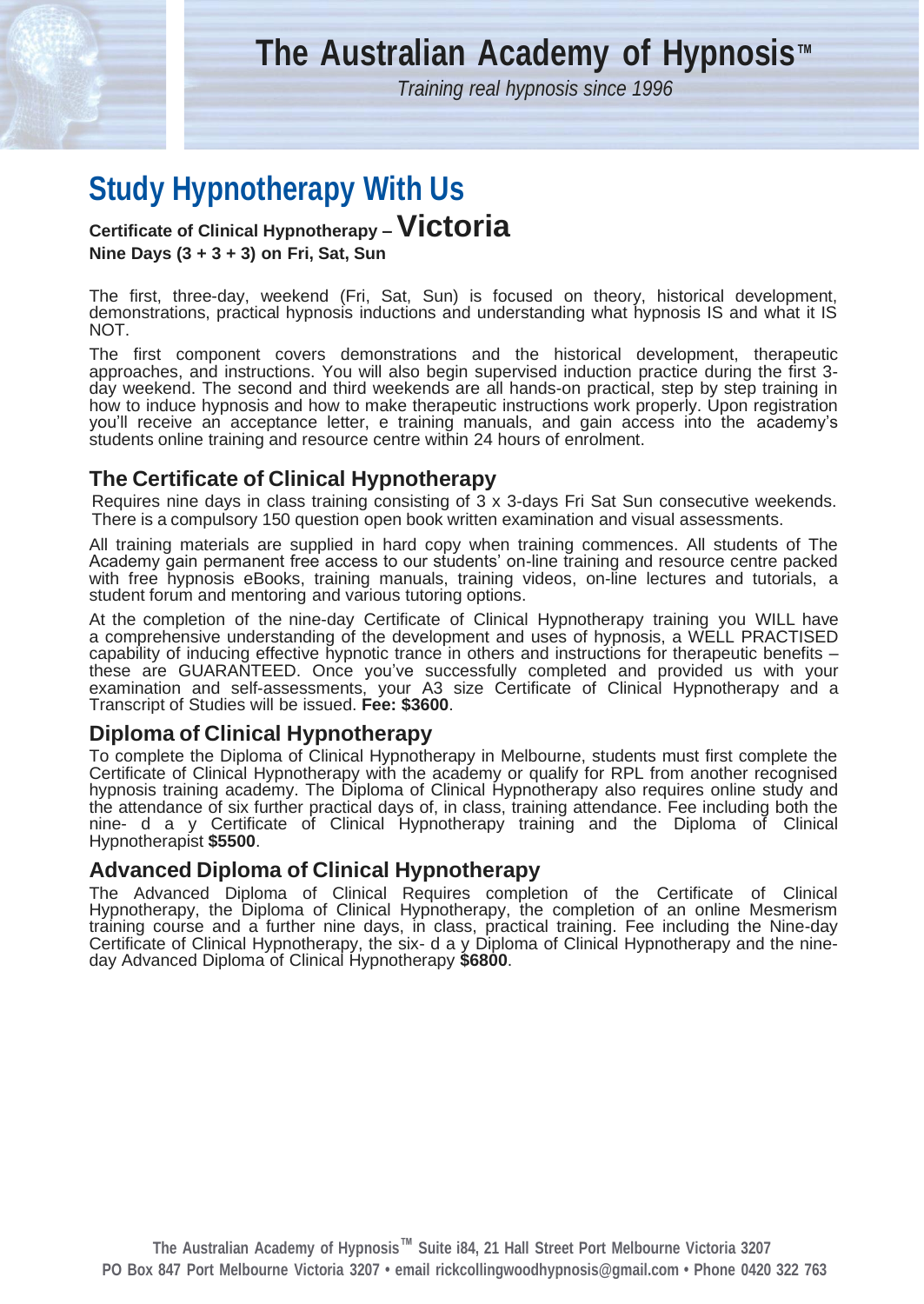

*Training real hypnosis since 1996*

## **Study Hypnotherapy With Us**

### **Certificate of Hypnotherapy – Perth/Sydney/Brisbane/Adelaide**

### **The Certificate of Hypnotherapy**

Requires six days in class training only, there are no written assessments or exams. All training materials are supplied in hard copy when training commences. All students of The Academy have permanent free access to our students' on-line training and resource centre packed with free hypnosis eBooks, training manuals, training videos, on-line lectures and tutorials, a student forum and mentoring and various tutoring options. **\$1900**.

At the completion of the six-day Certificate of Hypnotherapy training you WILL have a significant understanding of the development and uses of hypnosis, and a WELL PRACTISED capability of inducing effective hypnotic trance in others and instructions for therapeutic benefits – Upon completion of the six days training students are given an A4 Certificate of Hypnotherapy. Once Diploma students have successfully completed and provided their examination an A3 size Certificate of Clinical Hypnosis and Transcript of Studies will also be issued.

### **Diploma of Clinical Hypnotherapy – Perth, Brisbane, Sydney and Adelaide**

To complete the Diploma of Clinical Hypnotherapy in Perth, Brisbane, Sydney or Adelaide, students must first complete the Certificate of Hypnotherapy with the academy or qualify for RPL from another recognised hypnosis training academy. The Diploma of Clinical Hypnotherapy also requires online study and the attendance of seven further practical days of, in class, training (14 in class days in total). Expected time to complete is nine months. **\$5500**.

### **Adv Dip of Clinical Hypnotherapy – Perth, Brisbane, Sydney, and Adelaide**

The Advanced Diploma of Clinical Hypnotherapy requires completion of the Certificate of Hypnotherapy, the Diploma of Clinical Hypnotherapy, and the completion of an online Mesmerism training course and a further seven days, in class, practical training. (21 in class days in total. Expected time to complete 18 months). **\$6800**.

The times between in class training components in Perth Sydney Brisbane and Adelaide is approximately six months, but there is plenty of online study to complete between the trainings.

**Recognised Prior Learning** An RPL fee reduction of 20% of the usual fee is available for the Diploma of Clinical Hypnotherapy and the Advanced Diploma of Clinical Hypnotherapy of 20% is available for students who have prior Hypnotherapy, Counselling, and Psychology training that is considered appropriate at the sole discretion of The Australian Academy of Hypnosis. To enquire about or apply for RPL fee reduction, please email [rickcollingwoodhypnosis@gmail.com](mailto:rickcollingwoodhypnosis@gmail.com) before registering.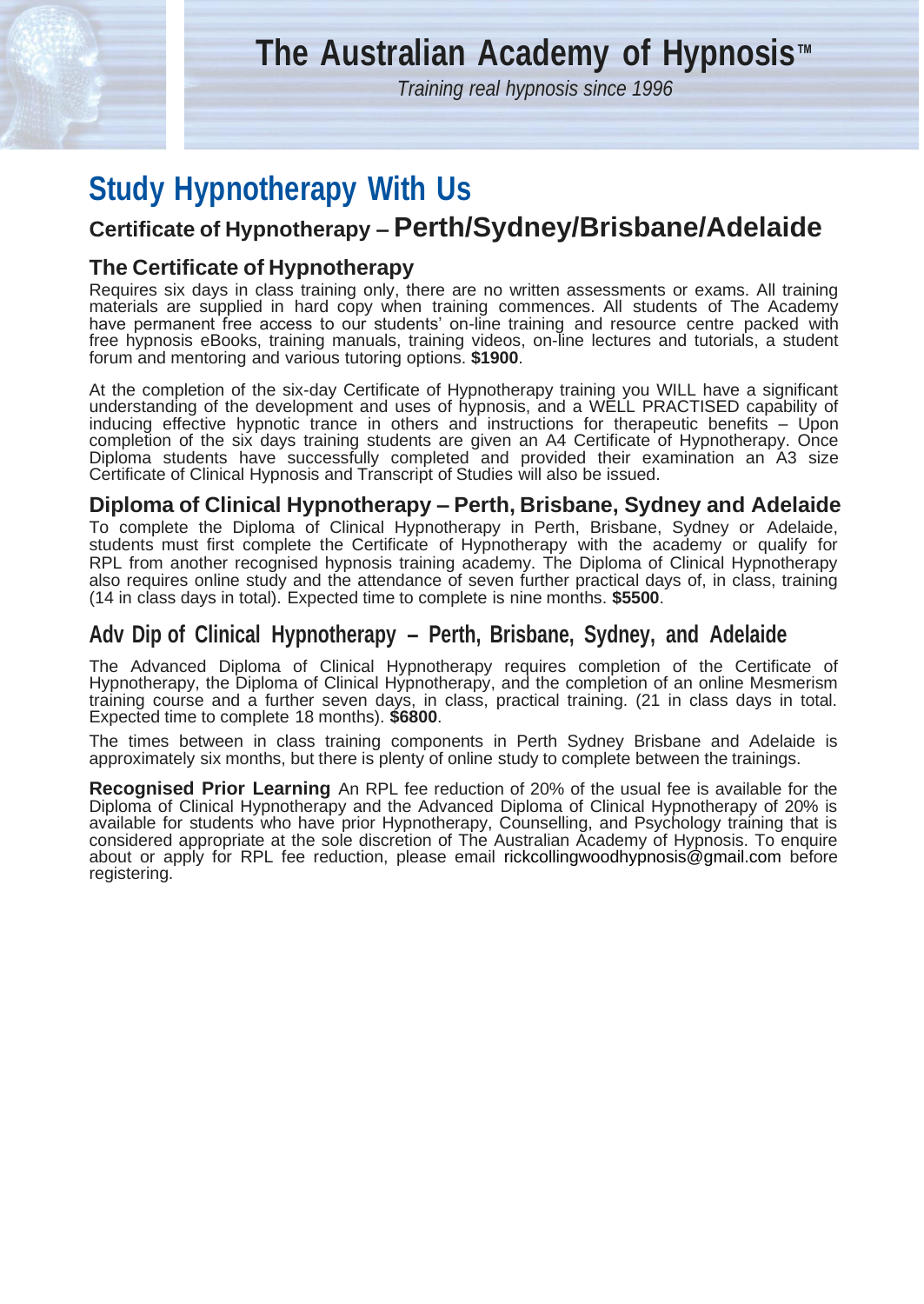*Training real hypnosis since 1996*

### **Diploma of Clinical Hypnotherapy – On Going Online Training**

#### **Summary**

There are the PRACTICAL and the THEORETICAL components required to attain the academies Diploma of Clinical Hypnotherapy. 12 (filmed live in class training) ongoing training modules are required and completed online. To gain the Diploma of Clinical Hypnotherapy all modules must be completed in conjunction with the in- c l a s s Diploma training component. There are also many online zoom trainings and filmed in lice class training in the student resource centre. As soon as you register you can begin your training online.

#### **The 12 tutorials topics on offer are:**

- No. 1 Mind-Body Communication with Hypnosis (physiology and disease management)
- No. 2 Abreactions within Hypnosis
- No. 3 Hypnosis for Pain Management
- No. 4 Hypnotic Regression (present and past life)
- No. 5 Script Writing and Trance Deepening
- No. 6 Magnetism and Energy Shifting
- No. 7 Hypnotic Transference
- No. 8 Hypnosis with Children
- No. 9 Conscious Subconscious Interfacing
- No. 10 Successful Induction and Subconscious Compliance
- No. 11 Hypnosis for Addictions and Substance Abuse
- No. 12 Ethics and Running of a Clinical Practice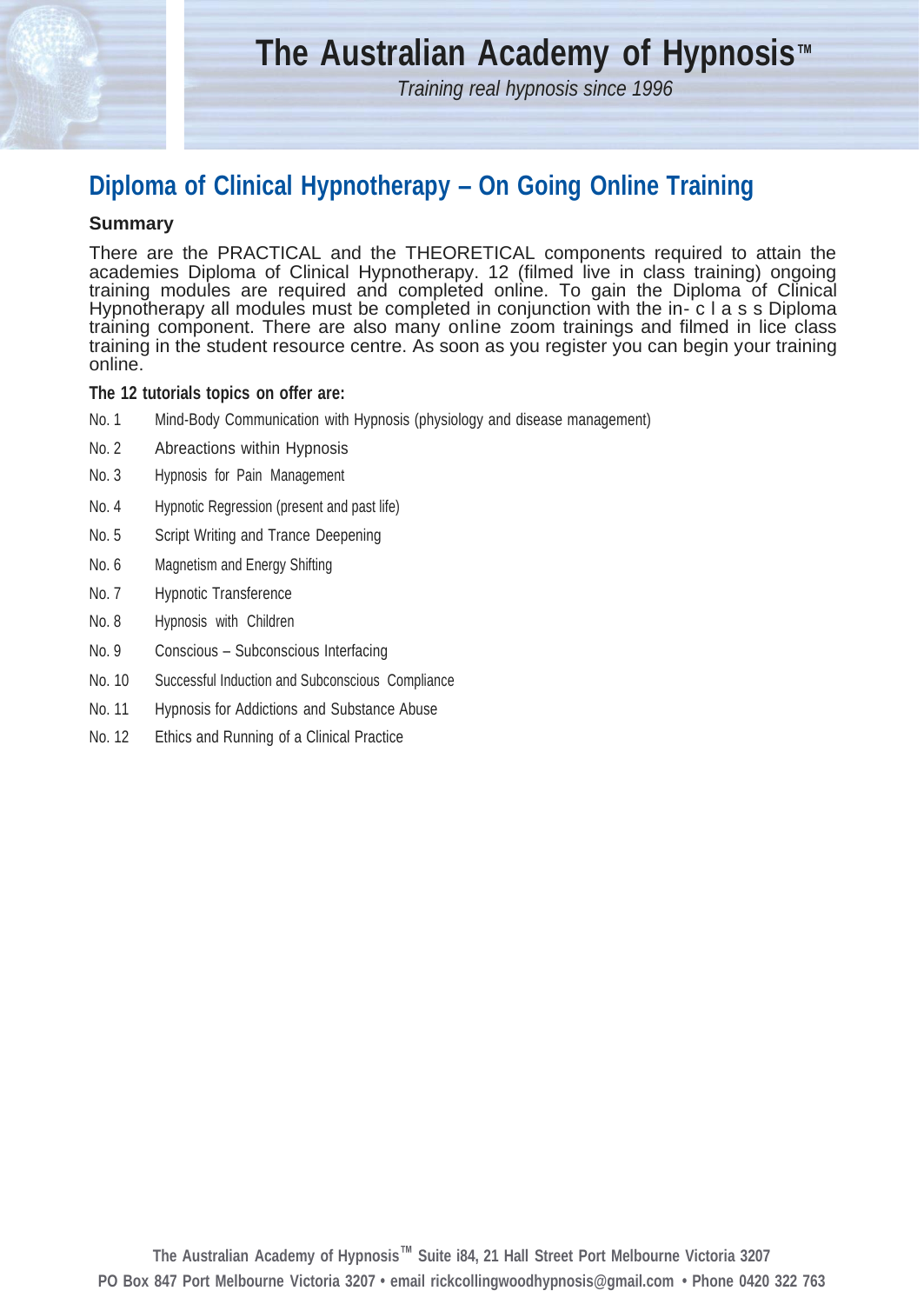*Training real hypnosis since 1996*

### **Study Stream Options Pre-Requisites**

### **Pre-Requisites**

It is a requirement of the Australian Academy of Hypnosis that all students be of good character and have no serious previous criminal convictions.

Because all hypnosis associations in Australia require a formal Police Clearance and Senior First Aid before membership is accepted, The Australian Academy of Hypnosis does not require you to produce them. Competence in written and spoken English are required (not formal), as is psychological stability – speak to your trainer (or psychologist) for any questions.

To begin training, you're requested to sign an agreement not to use hypnosis for any purpose other than for therapy and we teach you why it should only be used morally with respect.

#### **Once You Have Registered**

After registration and fee or deposit payment, all students receive an acceptance letter and all their relevant training manuals. So, you can begin immediately at your own pace. You will also receive a password into the academy's student training and resource centre where you can access hundreds of filmed in class training videos PDF eBooks and much more. Certificate students in Brisbane Perth Sydney and Adelaide have a one-year complimentary access while Diploma and Advanced Diploma students in all states maintain permanent free access.

Victorian students who register for the nine-day Certificate of Clinical Hypnotherapy, the Diploma of Clinical Hypnotherapy, or the Advanced Diploma of Clinical Hypnotherapy maintain free permanent ongoing access into the resource centre.

**Advanced Diploma of Clinical Hypnotherapy** students are required to complete an online Mesmerism (Magnetic Energetics) between the practical days of the Diploma of Clinical Hypnotherapy and the Advanced Diploma practical days.

Regular zoom monthly online trainings are also available to all Diploma of Clinical Hypnotherapy and Advanced Diploma students, as are regularly conducted 3 to 4 hour Zoom training sessions, which are filmed and made available in the student resource centre.

#### **Your Training Finishes When You Want It To**

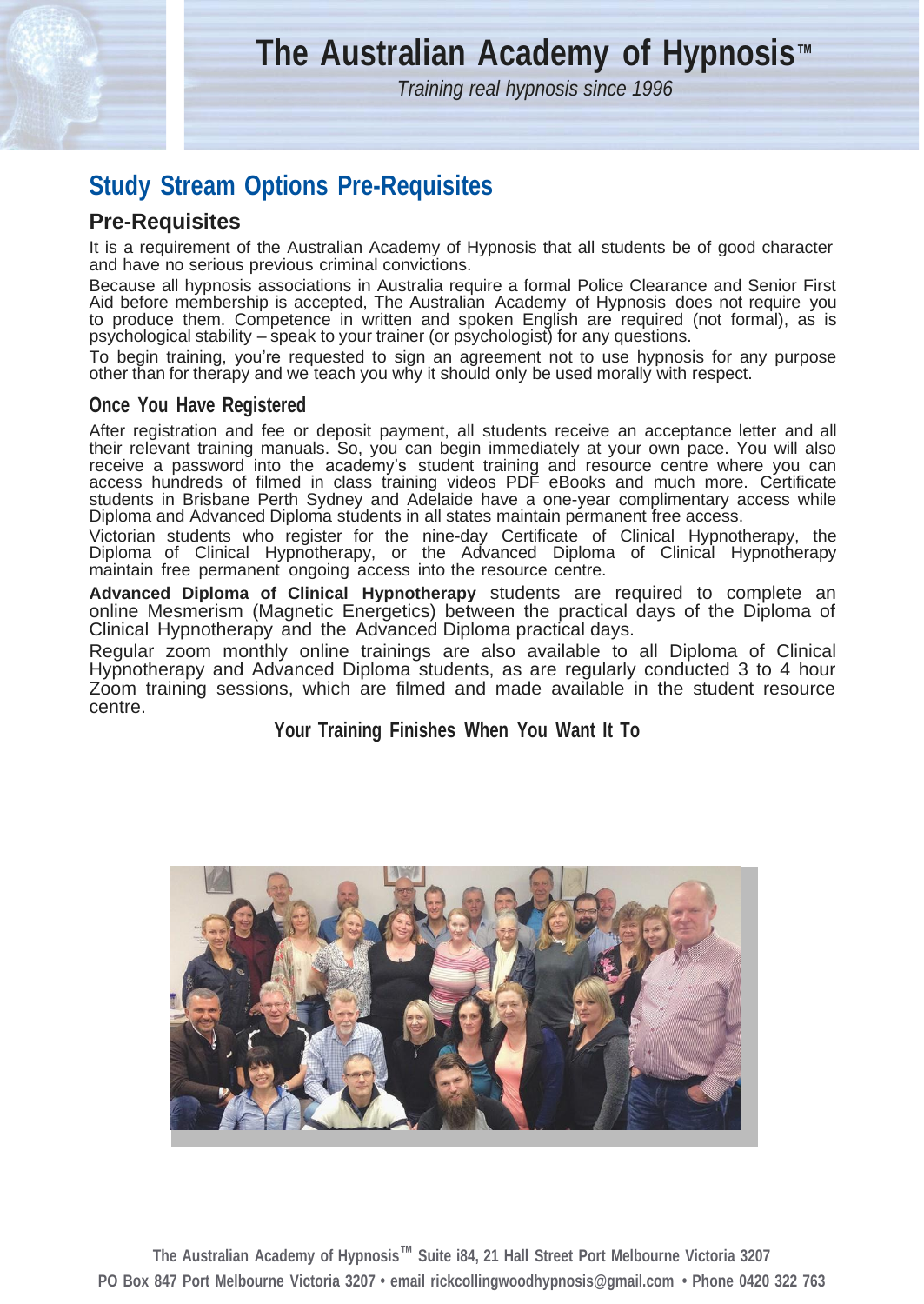

*Training real hypnosis since 1996*

## **Training Payment Plans Melbourne**

**This form only needs to be completed if you require a payment plan**

**Nine Day Certificate of Clinical Hypnotherapy.** \$3600 if paid in full upon registration. Or \$1000 deposit and 8 x consecutive monthly payments of \$370. Total payable on payment plan \$3960.

**Nine Day Certificate of Clinical Hypnotherapy and Six Day Diploma of Clinical Hypnotherapy** including the ongoing training **\$5500** in total if paid in full upon registration, or **\$1500** deposit and 12 consecutive monthly payments of **\$400**. Total payable for the Certificate and the Diploma of Clinical Hypnotherapy on a payment plan is **\$6300**.

**The Advanced Diploma of Clinical Hypnotherapy** is **\$6800** if paid in full upon registration or **\$3000** deposit and 12 consecutive monthly payments of **\$350**. The total payable for the Advanced Diploma on a payment plan is **\$7200**.

**If you want to use the payment plan the Certificate of clinical Hypnotherapy is \$1000 deposit and \$370 per month**

**The Certificate and The Diploma of Clinical Hypnotherapy is \$1500 deposit and \$400 per month**

**The Advanced Diploma of Clinical Hypnotherapy is \$3000 deposit and \$350 per month**

**I Would like to register for the following training**.

I have paid a deposit of \$.................................................and I agree and understand that the balance owing is

..................................................................................................................................................................................................................................................................................................................................................

\$ ...........................which will be paid by me in.................................................consecutive monthly payments of \$ .......................... and the total I will pay for the training is \$.................................................. Furthermore, I understand that my registration into this training is not cancellable and that no refunds will be given under any circumstances. Upon registering for this training, I agree to complete the payments as

Name (print full name)

described here and agreed to by me.

…………………………………………………………………………………………………………………….. Address.................................................................................................................................................... ................................................................................................................................................................. ................................................................................................................................................................................................. .............................................................. … … … … Postcode .................................................. Signed ......................................................................................................................................... Date.................................................................................................................................................................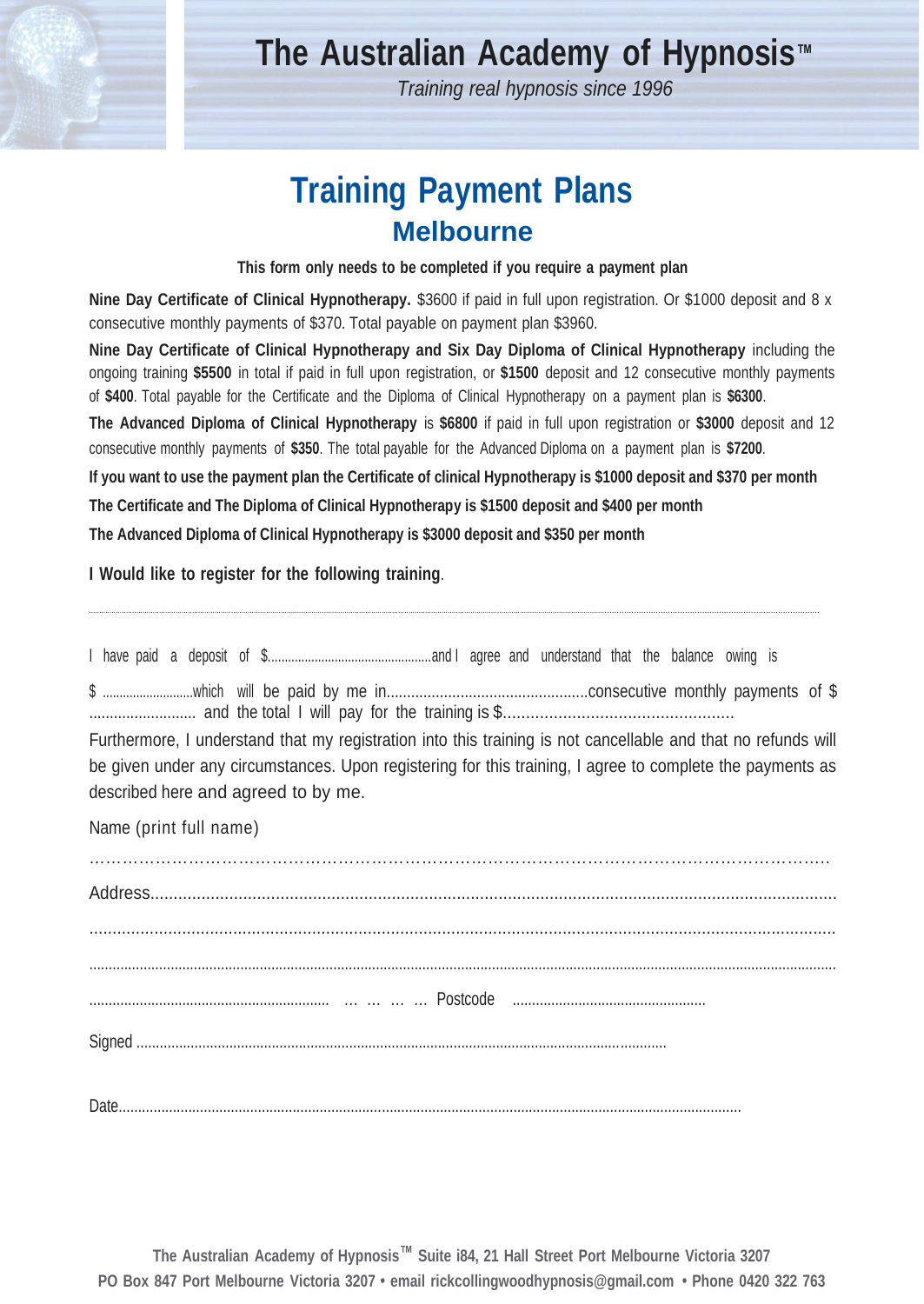

*Training real hypnosis since 1996*

# **Training Payment Plans**

### **Perth/Sydney/Brisbane/Adelaide**

**This form only needs to be completed if you require a payment plan.**

**Six Day Certificate of Hypnotherapy – \$1900** if paid in full upon registration. Or **\$1000** deposit and balance of \$1000 due 10 days before training commencement – Total fees with payment plan **\$2000**.

**Diploma of Clinical Hypnotherapy** including the Certificate training plus seven additional days practical training and required online training, **\$5500** if paid in full upon registration, or **\$2500** deposit and nine consecutive monthly payments of payments of **\$390** – Total fees with payment plan **\$6010**.

**The Advanced Diploma of Clinical Hypnotherapy** is **\$6800** if paid in full upon registration or **\$3000** deposit and 12 consecutive monthly payments of **\$350**. The total fees for the Advanced Diploma of Clinical Hypnotherapy on a payment plan is \$7200

............................................................................................................................. ............................................................................................................................. ..................................................................................

### **Would like to register for the following training.**

|                              | (Complete this section only if you have chosen a payment plan option)                                                                                                                                                                                   |  |  |  |  |
|------------------------------|---------------------------------------------------------------------------------------------------------------------------------------------------------------------------------------------------------------------------------------------------------|--|--|--|--|
|                              |                                                                                                                                                                                                                                                         |  |  |  |  |
| the total I will pay for the |                                                                                                                                                                                                                                                         |  |  |  |  |
| by me.                       | Furthermore, I understand that my registration into this training is not cancellable and that no refunds will be given under<br>any circumstances. Upon registering for this training, I agree to complete the payments as described here and agreed to |  |  |  |  |
|                              |                                                                                                                                                                                                                                                         |  |  |  |  |
|                              |                                                                                                                                                                                                                                                         |  |  |  |  |
|                              |                                                                                                                                                                                                                                                         |  |  |  |  |
| Signed                       |                                                                                                                                                                                                                                                         |  |  |  |  |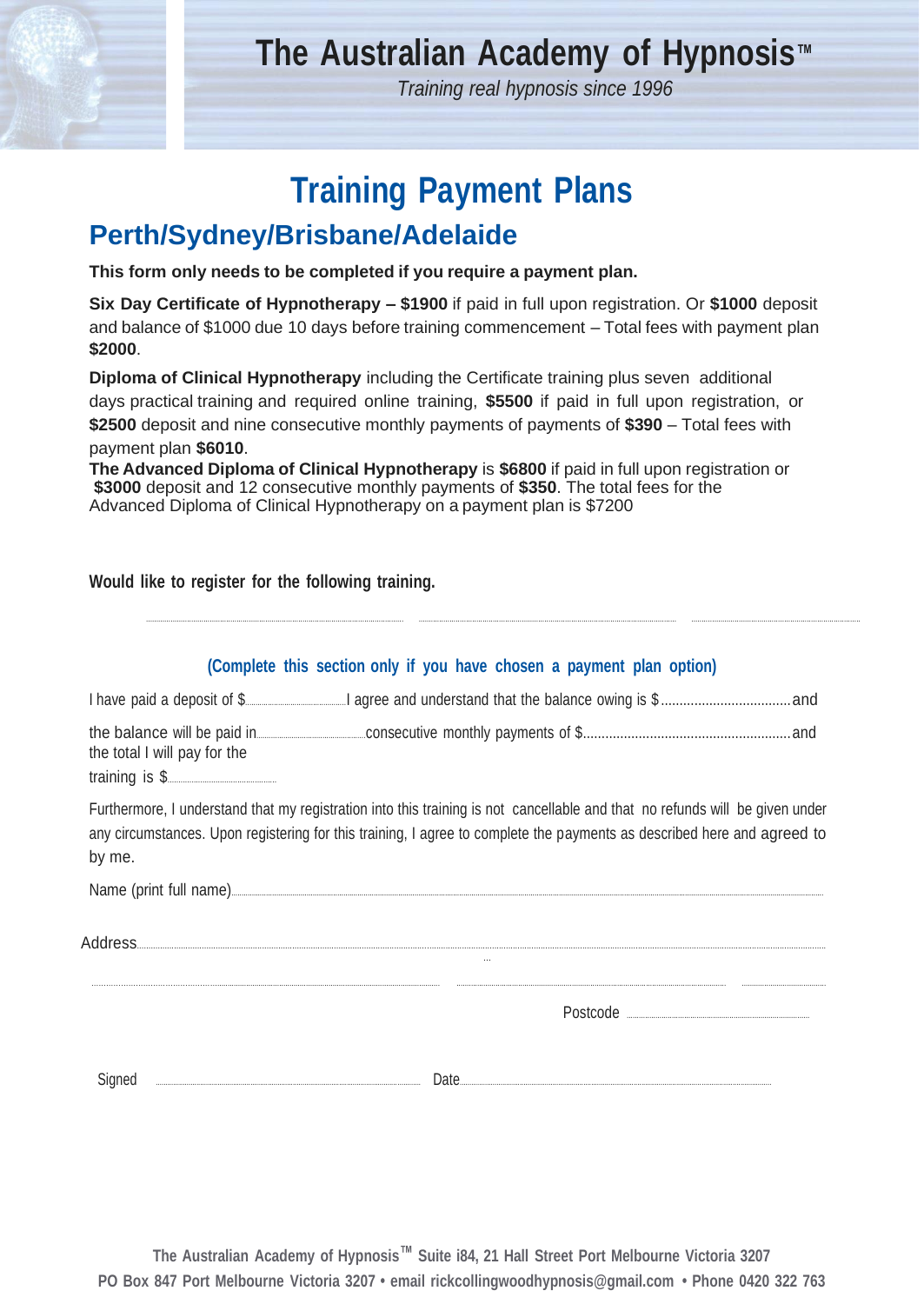

*Training real hypnosis since 1996*

### **Current Hypnosis Legislation** -

The practice of Hypnosis and Hypnotherapy was deregulated in every state and territory of Australia by the 5th December 2005. It is not a requirement to be 'licensed' to practise hypnotherapy anywhere in Australia.The various hypnosis Associations and the Hypnotherapy Council of Australia (HCA) act as self-appointed regulating bodies.

### **Association Information**

The Australian Academy of Hypnosis training is approved by the Hypnotherapy Council of Australia (HCA). The HCA is the recognised governing body for Hypnosis Institutions, Schools and Associations.

All significant hypnosis Associations recognise The Australian Academy of Hypnosis' 'Certificate of Clinical Hypnosis' as a qualification for membership. Some associations may require insurance coverage, police clearance, and a senior first aid certificate. Please contact them directly for details.

The academy is not directly affiliated with any associations. However, we do recommend association membership, especially if you are planning to use hypnotherapy professionally.

Some of the Hypnosis Associations you can apply to for membership are:

**TAHA** The Australian Hypnosis Alliance

- **PHA** Professional Hypnotherapists of Australia
- **ASCH** Australian Society of Clinical Hypnotists
- **AHA** Australian Hypnotherapists Association
- **AHA** American Hypnotists Association
- **AGH** American Guild of Hypnotists

Our Diploma of Clinical Hypnotherapy is recognised by all of the significant professional hypnosis associations in Australia and by the HCA (Hypnotherapy Council of Australia). It is also recognised by the NHS in the United Kingdom.

### **Refund Policy**

The refund policy for all hypnosis trainings is as follows. After acceptance into the academy training and payment of fees there is no cooling off period and there are absolutely no refunds. Although once registered a student can defer their training to any equal training within three (3) years of payment.

### **Cancellation Policy**

In the rare event that the academy cancels any training in its entirety a full refund will be issued within 21 days of any such cancellation. The academy will NOT BE RESPONSIBLE and WILL NOT refund any travel or accommodation payments. Students who may be travelling to attend any trainings it is recommended that you book your airfares and/ or accommodation on a changeable or refundable basis.

These conditions are absolute. All students acknowledge and agree that upon applying for and being accepted for any training conducted by The Australian Academy of Hypnosis that they have a full understanding of, and are in agreement with, these terms and conditions.

### **Deferment of Training Policy**

Attendance dates can be deferred to any next equivalent training for up to three years. A deferment fee of \$250 applies to ANY and ALL date changes a student may request and must be paid at the time of deferment. There is no deferment fee if a student changes the date of a training, they have registered for but have not yet commenced.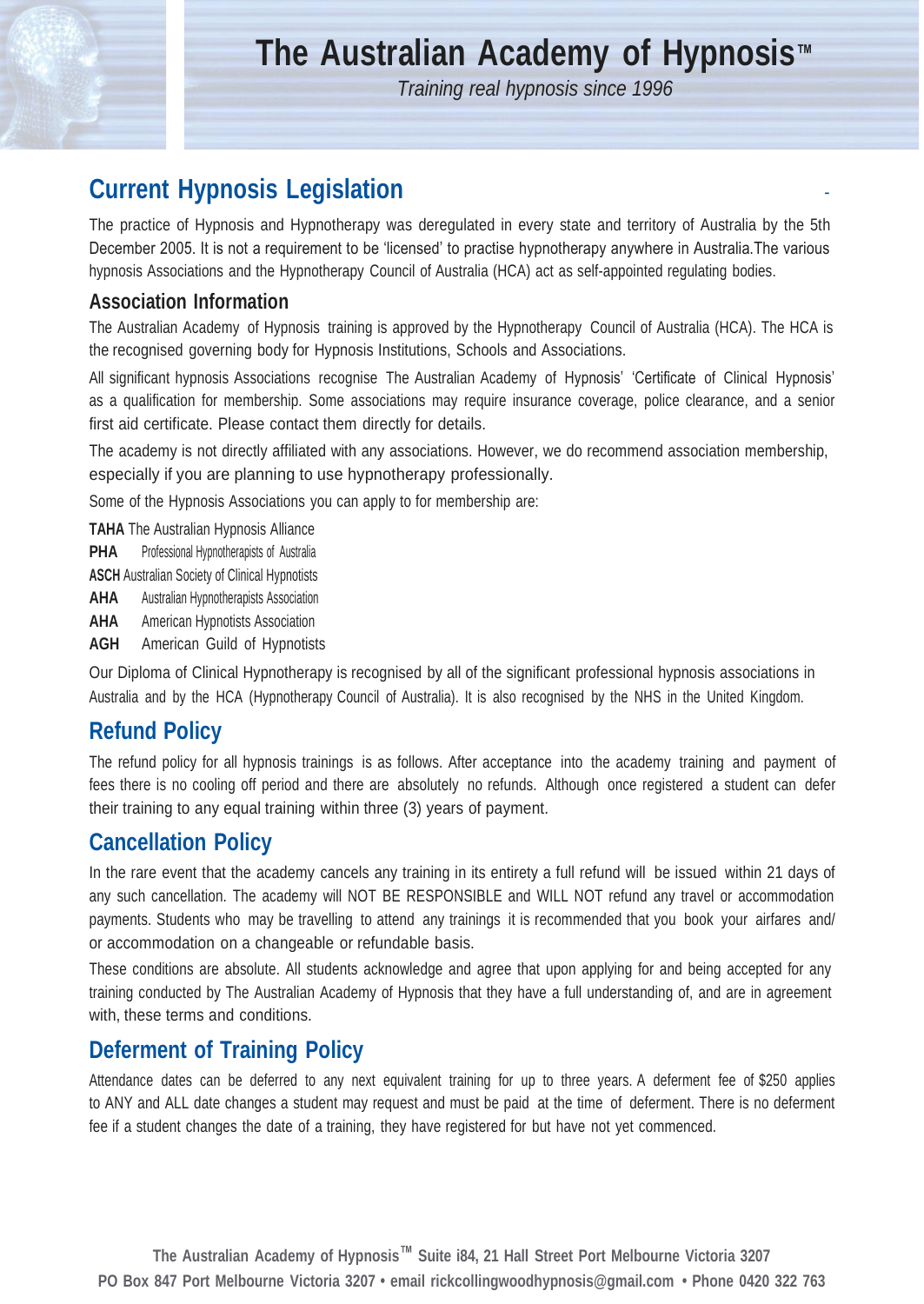*Training real hypnosis since 1996*

### **About Our Trainers** -

#### **Rick Collingwood – Founder**

Rick is one of Australia's leading and most well-known hypnotists and hypnosis trainers. He has been practicing clinical hypnotherapy since early 1992 and established The Queensland Hypnosis Academy in Brisbane Australia in 1996. Then the more suitable title of The Australian Academy of Hypnosis was adopted after national training began in 2001. Since then, he has been at the forefront of the hypnosis profession. He has developed a unique style of hypnosis from a combination of traditional hypnosis, Ericksonian hypnosis, and Mesmerism. With his vast knowledge of the direct and rapid hypnosis methods used by modern hypnosis and the hypnotists of the past; Rick has moulded the techniques into a powerful therapeutic model.

He's personally assisted countless thousands of people, using his own unique therapeutic hypnosis techniques. His clients include international Movie Stars, Sales Motivators, Commercial Airline Pilots, Psychologists, Medical Professionals, Business People, Home makers and Children. People from all walks of life, facing challenges such as stress disorders, nicotine and drug dependency, gambling, addiction, pain management, depression, panic disorder, insomnia, motivation, chronic fatigue syndrome, cancer, and many other various behavioural challenges.

With his extensive knowledge of all aspects of all styles of hypnosis, combined with his many years of practical experience; Rick continuously demonstrates that the effectiveness of his hypnosis and sub-conscious counselling skills are unequalled by many other hypnosis methods and hybrids. Rick's advanced hypnosis techniques were used in the successful "Hypnosis & Improvement in The Quality Of Life" cancer trial that he conducted in 2005. Since that time those techniques have been further developed during thousands of hours of clinical experiments and research. His cutting-edge hypnosis techniques combined with years of clinical expertise are a Quantum Leap beyond the often semi effective relaxation and visualistaion techniques used by many of today's hypnotherapists.

During the past three decades, Rick has personally assisted countless thousands of individuals and trained more than 4500 academy students in the proficient and correct uses and methodologies of all types of Hypnosis, Mesmerism and Hypnotic Fascination. Rick conducts all of the academy trainings in Melbourne, Perth, Brisbane, Sydney and Adelaide.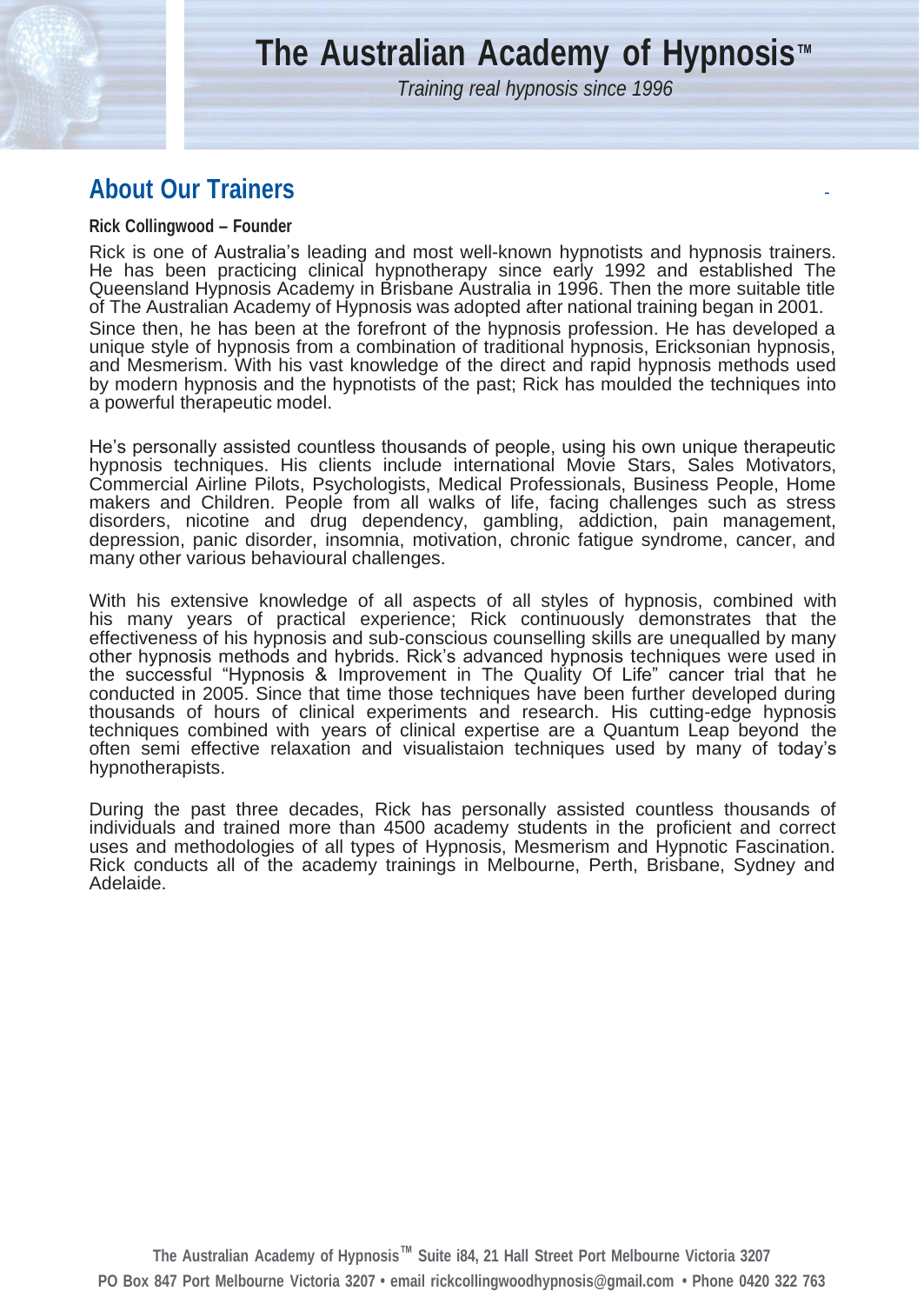*Training real hypnosis since 1996*

### **Testimonials…from previous students** -

I would like to thank the Mind Motivations team for their expertise and dedicated efforts in the outstanding methods of teaching hypnosis; no other hypnosis training establishment that I know of combines 90% demonstration and practical with theory the way The Aust ralian Academy of Hypnosis teaches. The old saying of, "a picture paints a thousand words", has never been truer when learning tradi tional hypnosis through the AAH. *– Ralph N.*

I found the course to be concise and informative. Learning hypnosis from some of the best in the field is such a privilege. We got a lot of hands-on practise and a great chance to learn from the experience of some great hypnotherapists. Thankyou. – *Danielle – Acupunturist.*

A scientific and spiritual journey offering clarity and peace of mind and also the ability to now give the same to others. – *Kim Davis.*

Comprehensive, practical, amazing! The most eye-opening course I have ever done. – *J.H. Clinical Pain Specialist.*

I found this course to be invaluable. Information, techniques, and the practical application of hypnosis were very well constructed, well explained and demonstrated. The self-assessments were a bit daunting, but very effective as a doubling up of our new knowledge. I would advise anyone who wishes to help people therapeutically to do this course. Thank you very much.

– *Patricia Barker – Counsellor.*

Excellent course. Great to know you could achieve such effective results in such a short time.

– *Jan Duckett – Healer, Counsellor.*

When I first experienced your training style I was perturbed by the informal discussion, demonstration, and practice format that you use. I was used to a more formal structure in class. Instead of acting on my urge to object, I just thought I'd immerse myself and absorb as much as I could about what you know and what you do. It worked. I finally get hypnosis and I'm finally a real hypnotist! I'm now much more confident. I used the Eye Lock last night on an old client and it worked just as you taught me it would. It's a breakthrough for client and therapist. I have found that people promise a lot in their trainings but when you actually get down to tin tacks you don't hear the full truth. Very few trainers will commit to other people's real success as you have done. You delivered. Thank you for being genuine. – *Mike Welsh.*

I recently completed a gov't accredited Cert IV, and while the theory side of things was great, the practical side was not, and I walked away lacking the ability to hypnotise. I felt hamstrung! Then I met Rick Collingwood, I did a course with him at The Australian Academy of Hypnosis, saw and experienced real hypnosis first hand, and walked away confident I could do it too.

Within a week I had hypnotised my family. Within 2 weeks I was hypnotising friends. Weeks later, my stepdad is still responding to the direct suggestions I gave him in what was my first attempt at real hypnosis. It works! I'm looking forward to further study with him, and if you really want to learn hypnosis, I suggest you learn it from Rick.

– *Cahn Forrest.*

I just wanted to say the videos, the resource centre and the training manuals are excellent - I learn't more watching just one of your training DVDs than I did on my 12 month diploma course. A bit of a worry!! I'm really looking forward to the 5 day Sydney course. I just wanted to ask also – how many people on the actual 5 day course. I have never been hypnotised although I have done several hypno workshops as well as the one year course, so I was wondering what the chances of actually getting work with you would be. It is something I would dearly like to experience especially as I am using it with clients. Figure – if you don't ask – you will never know!!! Am very passionate about hypnotherapy and helping others … and becoming the best practitioner possible."

– *Regards Neil.*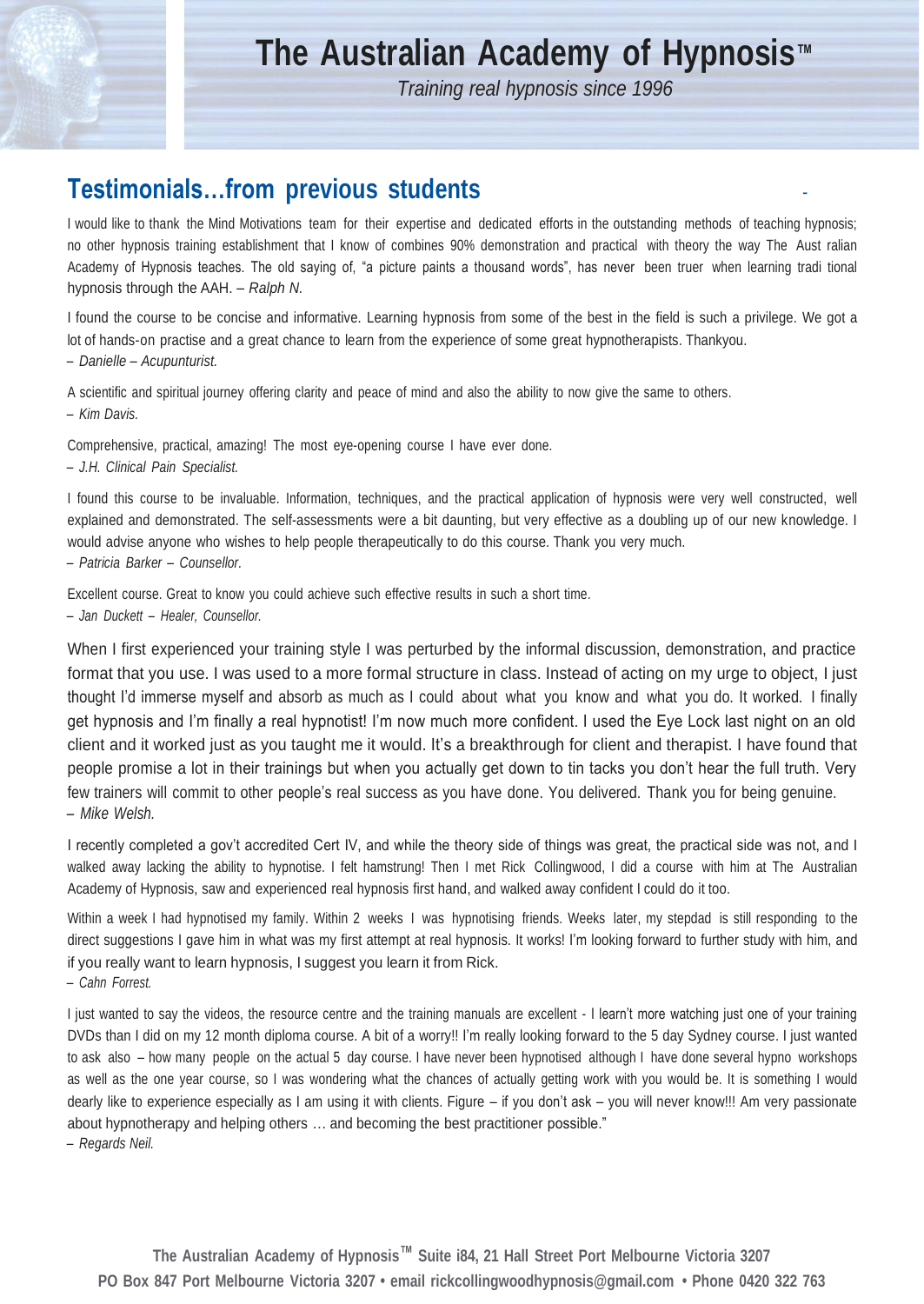*Training real hypnosis since 1996*

### **Next Training Dates**

For all training dates in Melbourne, Perth, Adelaide, Sydney and Brisbane please see the training page at **rickcollingwood.com**

#### **Mind Motivations and The Australian Academy of Hypnosis Contact Information**

Melbourne Office / Clinic – Phone 0420 322 763 – email: **[rickcollingwoodhypnosis@gmail.com](mailto:rickcollingwoodhypnosis@gmail.com)** Street Address: Suite i84 – 21 Hall Street, Port Melbourne, Victoria 3207 Postal Address: PO Box 847 Port Melbourne Victoria 3207

#### **Our Training Facilities**

All Hypnosis training is currently conducted in our modern comfortable training facilities at Suite i84 – 21 Hall Street Port Melbourne Victoria 3207 (see map below). In Perth, Brisbane, Adelaide and Sydney, modern comfortable training facilities are used.

### **Training Enquiries**

For All Melbourne, Brisbane, Adelaide and Perth and International Training enquiries please phone Rick Collingwood 0420 322 763,

email: **[rickcollingwoodhypnosis@gmail.com](mailto:rickcollingwoodhypnosis@gmail.com)**

**The Academy's bank details for all Training fees are:**

**ANZ Bank: A/C Name: B. Collingwood – BSB No: 013395. A/C No: 472635098.**

To pay by credit card please use the credit card authorisation and from and email back. Your credit card will be **charged, and your credit card information destroyed immediately. there is a 2% credit card fee applicable.**



Tuition times are: 9.30am - 4.30pm each day.

Breaks – Morning: 10.30 - 10.45am, Lunch: 12.30 - 1.30pm, Afternoon: 2.30 - 2.45pm.

Tea and Coffee are provided, and free parking is available in Hall Street during weekdays and within the complex where the academy is located during weekends.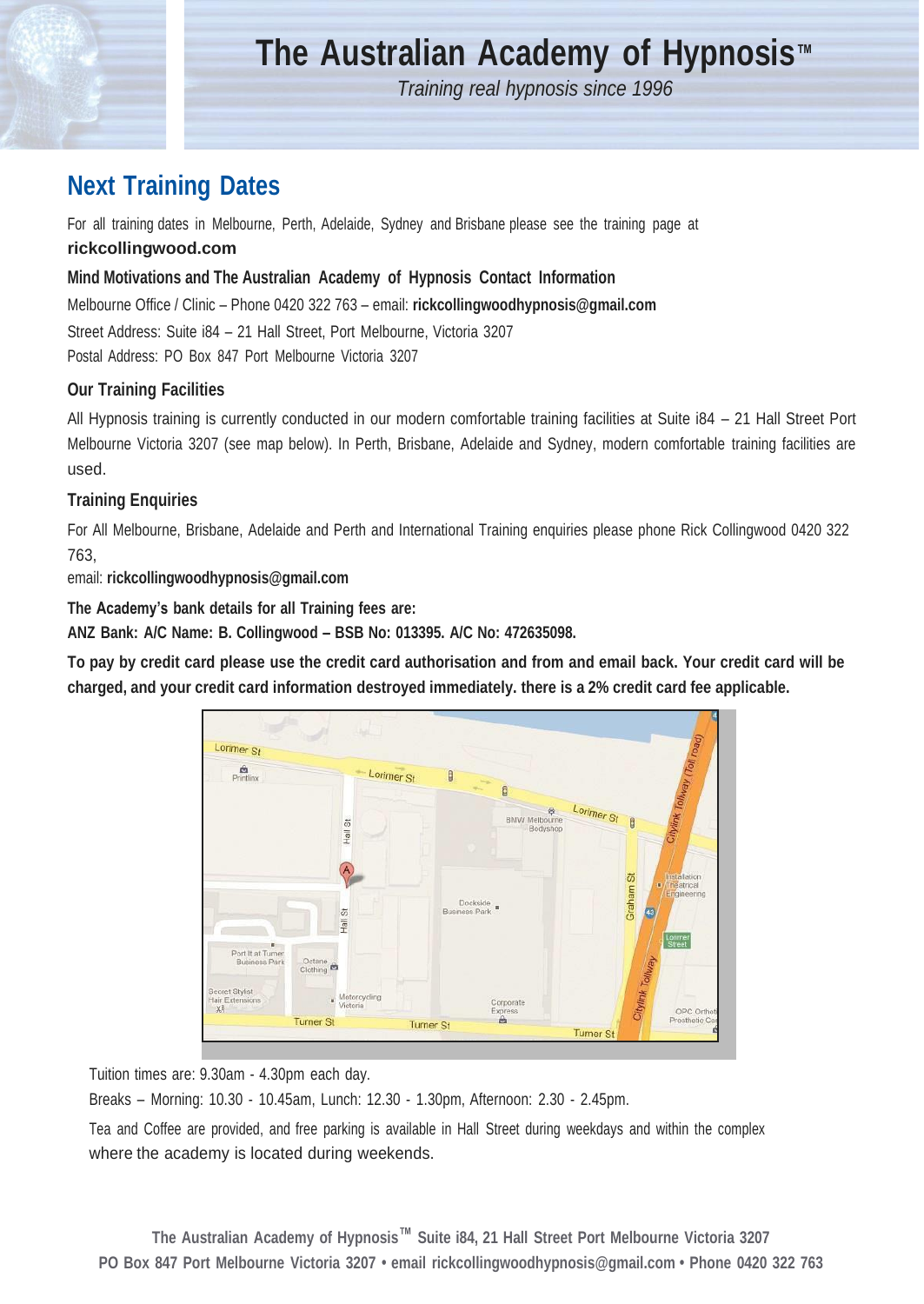# **Hypnotherapy Training and Registration The Australian Academy of Hypnosis™**

| Melbourne • Perth • Sydney • Brisbane • Adelaide                                                                                                                                                                                                                                                  |
|---------------------------------------------------------------------------------------------------------------------------------------------------------------------------------------------------------------------------------------------------------------------------------------------------|
| Full Name:                                                                                                                                                                                                                                                                                        |
| (Please print your name clearly exactly as you would like it printed on your Certificate)                                                                                                                                                                                                         |
| Postal Address:                                                                                                                                                                                                                                                                                   |
| Postcode:<br>State:                                                                                                                                                                                                                                                                               |
| Mobile:<br>Email:                                                                                                                                                                                                                                                                                 |
| Why do you want to attend this training?                                                                                                                                                                                                                                                          |
|                                                                                                                                                                                                                                                                                                   |
|                                                                                                                                                                                                                                                                                                   |
|                                                                                                                                                                                                                                                                                                   |
| Yes<br><b>No</b><br>Any known Mental Illnesses?<br>(If yes, please give brief details)                                                                                                                                                                                                            |
|                                                                                                                                                                                                                                                                                                   |
|                                                                                                                                                                                                                                                                                                   |
| I am registering to attend (please circle below):                                                                                                                                                                                                                                                 |
| •Six Day Certificate of Hypnotherapy (Sydney Brisbane Perth Adelaide)<br>. Nine Day Certificate of Clinical Hypnotherapy (Melbourne)                                                                                                                                                              |
| . Diploma of Clinical Hypnotherapy (Melbourne Sydney Perth Brisbane Adelaide)                                                                                                                                                                                                                     |
| •Advanced Diploma of Clinical Hypnotherapy (Melbourne Sydney Perth Brisbane Adelaide)                                                                                                                                                                                                             |
| • Certificate of Magnetic Energetics (Mesmerism)<br>In the city of: (Please Circle): Melbourne Sydney Perth Brisbane Adelaide                                                                                                                                                                     |
| <b>Training Start Date:</b>                                                                                                                                                                                                                                                                       |
| Declaration: Training is considered as being commenced upon enrolment. I understand and agree that upon registration<br>and payment by me, that my training begins immediately upon acceptance of my enrolment, via PDF training manuals and                                                      |
| password access into the academy's student<br>online<br>training<br>and<br>resource<br>centre portal.<br>By enrolling and<br>paying the fees for this training. I the undersigned, fully understand and agree that any fees paid ARE NOT refundable                                               |
| under any circumstances, unless The Australian Academy of Hypnosis absolutely cancels the training. I also understand that<br>any training I have paid for but become unable to attend for any reason, may be deferred for any equal training for up to 3<br>years after my initial cancellation. |
| \$<br>I have transferred a full payment (or deposit) of:                                                                                                                                                                                                                                          |
| <b>Account details:</b>                                                                                                                                                                                                                                                                           |
| ANZ Bank A/C Name: B. Collingwood. BSB: 013395. A/C No: 472635098                                                                                                                                                                                                                                 |
| * Please reference your name with your payment.                                                                                                                                                                                                                                                   |
| Full Name:                                                                                                                                                                                                                                                                                        |
| Signed:<br>Date:                                                                                                                                                                                                                                                                                  |

**The Australian Academy of Hypnosis™ Suite i84, 21 Hall Street Port Melbourne Victoria 3207 PO Box 847 Port Melbourne Victoria 3207 • email [rickcollingwoodhypnosis@gmail.com](mailto:rickcollingwoodhypnosis@gmail.com) • Phone 0420 322 763**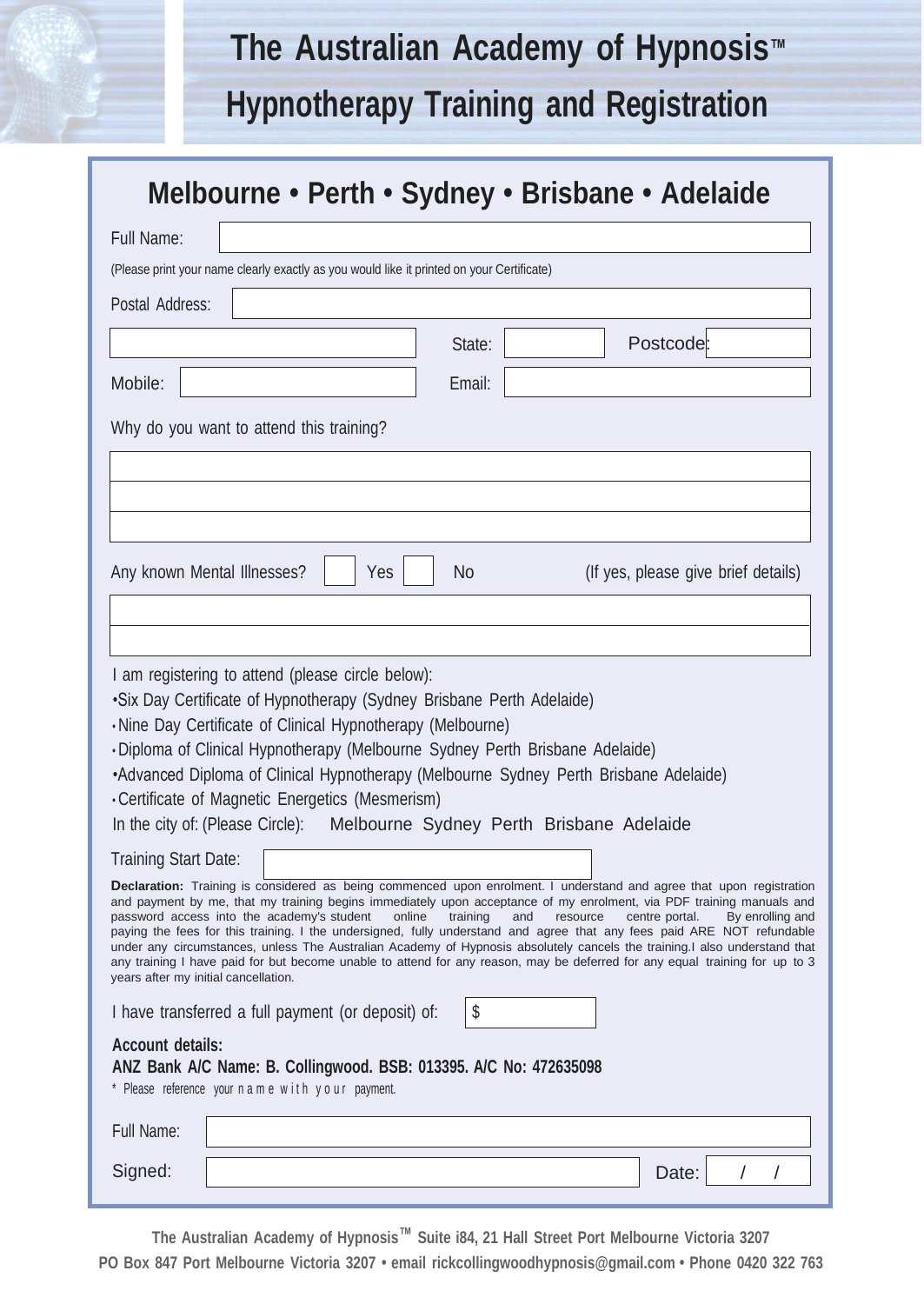

*Training real hypnosis since 1996*

### **Credit Card Payment Authorisation Form**

The fees total for training if paying by credit card including the 2% credit card surcharge for Victorian Training are:

| Nine Day Certificate of Clinical Hypnotherapy \$3672 |        |  |  |  |
|------------------------------------------------------|--------|--|--|--|
| \$5610<br>Diploma of Clinical Hypnotherapy           |        |  |  |  |
| <b>Advanced Diploma of Clinical Hypnotherapy</b>     | \$6936 |  |  |  |

The fees for training if paying by credit card including the 2% credit card surcharge for **Perth/Sydney/Brisbane/ Adelaide** Training are:

| Six Day Certificate of Hypnotherapy              | \$1938 |
|--------------------------------------------------|--------|
| Diploma of Clinical Hypnotherapy                 | \$5610 |
| <b>Advanced Diploma of Clinical Hypnotherapy</b> | \$6936 |

|                                                                                         |      |            |                 | Post | Code |  |  |  |  |
|-----------------------------------------------------------------------------------------|------|------------|-----------------|------|------|--|--|--|--|
| Hereby authorise and consent to Mind Motivations and The Australian Academy of Hypnosis |      |            |                 |      |      |  |  |  |  |
| To charge my                                                                            | Visa | Mastercard | (please circle) |      |      |  |  |  |  |
|                                                                                         |      |            |                 |      |      |  |  |  |  |
|                                                                                         |      |            |                 |      |      |  |  |  |  |
|                                                                                         |      |            |                 |      |      |  |  |  |  |
| Card Number:                                                                            |      |            |                 |      |      |  |  |  |  |
|                                                                                         |      |            |                 |      |      |  |  |  |  |
| Full Name                                                                               |      |            |                 |      |      |  |  |  |  |
|                                                                                         |      |            |                 |      |      |  |  |  |  |
|                                                                                         |      |            |                 |      |      |  |  |  |  |